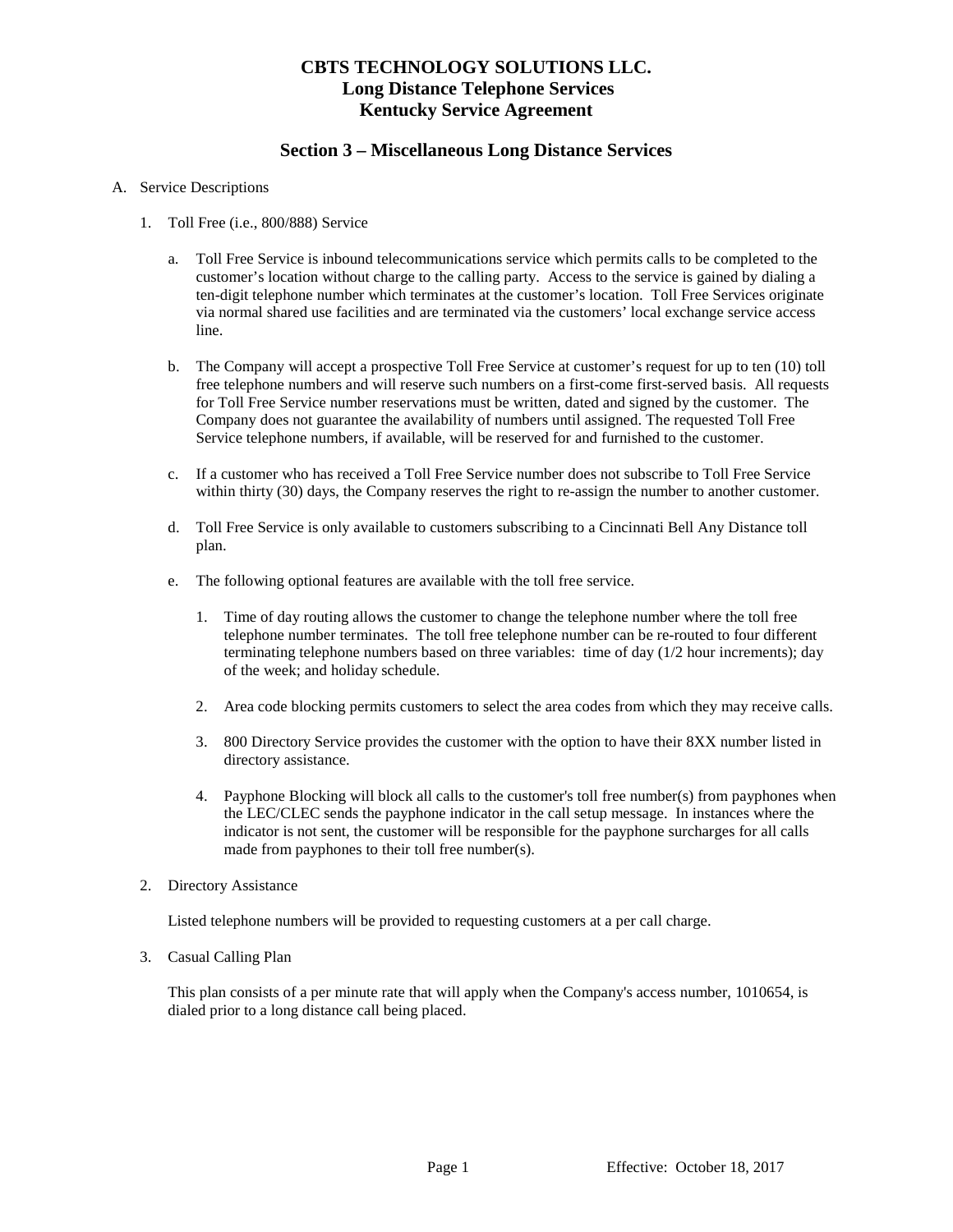## **CBTS TECHNOLOGY SOLUTIONS LLC. Long Distance Telephone Services Kentucky Service Agreement**

#### **Section 3 – Miscellaneous Long Distance Services**

4. Pay Telephone (Payphone) Surcharge

A surcharge shall be assessed for each call made from a pay telephone to a Company-provided toll-free number. This charge is to compensate the Company for the Federal Communications Commission assessment which is paid by the Company to pay telephone service providers for the use of their pay telephone instruments (FCC Order 04-182, WC Docket No. 03-225).

Per Call Charge: \$0**.65**

5. Alternative Operator Services

Operator services are available to Customers from any Customer location. Operator Services allows the Customer to place a call from a Customer location and arrange for billing other than to the originating telephone number. Calls are rounded up to the next whole minute for billing purposes and are billed to the Customer through the monthly bill of the Customer's local exchange carrier.

a. Customer Dialed Calling/Credit Card

This is a service whereby the end user dials all of the digits necessary to route and bill the call without any operator assistance. Such calls may be billed to a commercial credit card.

b. Operator Station

This is a service whereby the caller places a non-person-to-person call with the assistance of an operator (live or automated). When placing an operator station call, the caller is connected to a non-specified individual at the terminating end. Such calls may be billed to a credit card, the called number (collect) or a valid third party telephone number.

c. Person-to-Person

This is a service whereby the person originating the call specifies to Cincinnati Bell Any Distance Inc.'s operator a particular person to be reached, or a particular person, station, room number, department, or office to be reached through a PBX attendant. Person-to-person calls may be billed to a credit card, the called number (collect) or a valid third party telephone number.